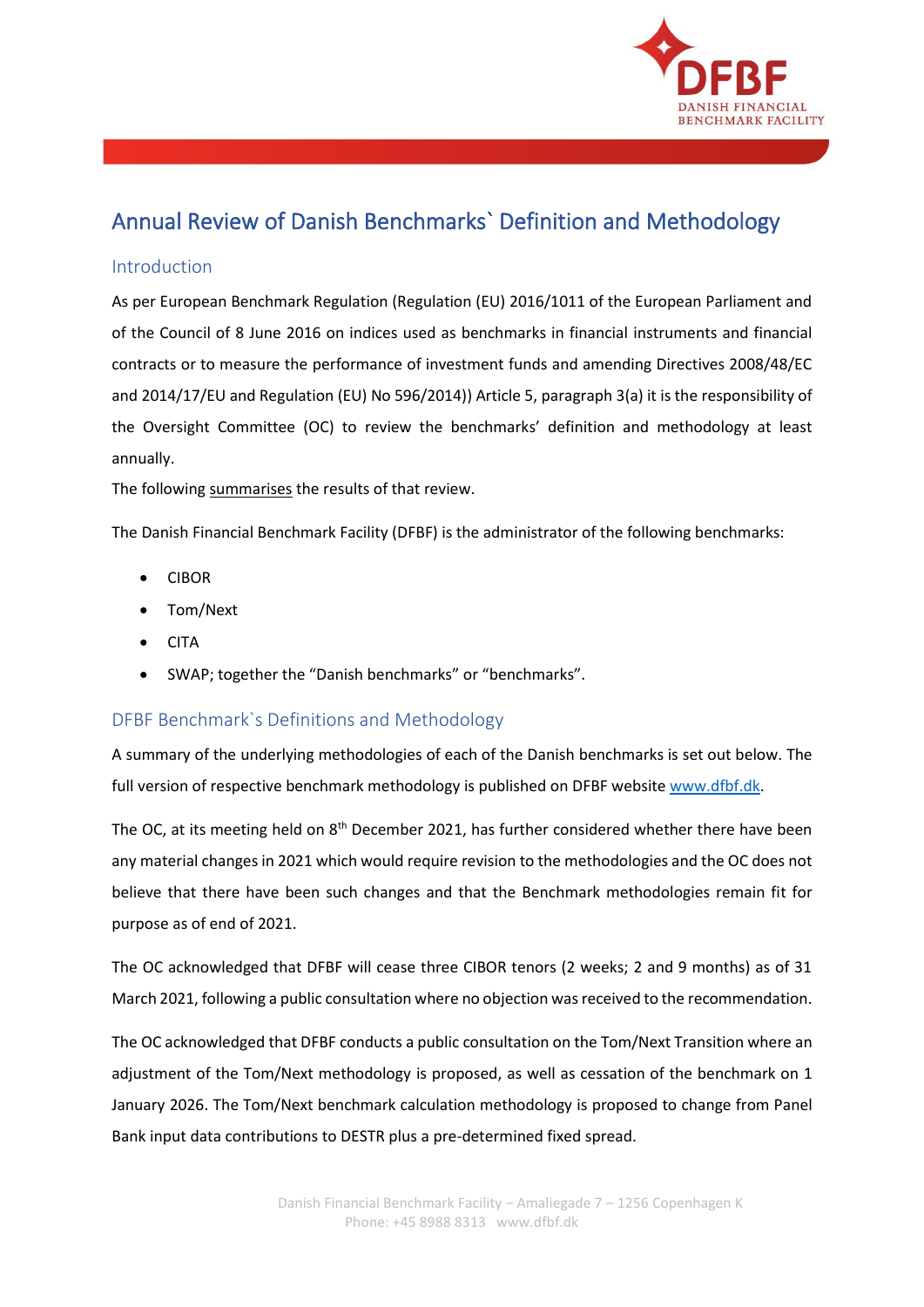

# About the Danish financial market in the context of the benchmarks

CIBOR and Tom/Next are currently the key benchmark rates for the Danish market which on a daily basis define the average rate at which local banks lend DKK funds to one another for varying shortterm maturities. As such, the respective benchmarks have established themselves as the most relevant reference rate, plus a margin where relevant, for the settlement of financial contracts, most notably being commercial lending, mortgages, and interest rate derivates contracts.

The benchmarks CITA and SWAP represent the daily determination for both products based on an average rate for the relevant maturities provided by the Panel Banks, whose contribution is determined by a committed market quote, highlighting the depth of the underlying interest rate derivatives market. More specifically, CITA as the interest rate swap product priced against the dayto-day rate will be used by market participants hedging short-term interest rate exposure, particularly when underlying cash markets lack the necessary liquidity, whereas SWAP will offer this capacity for longer-term maturities.

The OC does not believe that there have been any changes in 2021 which would impact on the underlying construction of the benchmarks and their use in financial markets.

# The size of the Danish market

Danmarks Nationalbank has collected market activity in the money market in 2021 – Q2 and the turnover shows a normalisation to 2019 levels across all instruments. This was expected according to Danmarks Nationalbank as the money market turnover in 2020 rose due to increased market volatility and scarce liquidity following the covid-19 crisis. Turnover across all instruments (daily turnover in bio-DKK) was 72 bio down from 93 bio in 2020. Foreign banks dominate the market for borrowing and lending and count for more than two thirds of the daily turnover.

The OC does not believe that there has been any material change to the underlying Danish financial market such that the appropriateness or usage of the benchmarks would be compromised in their current state.